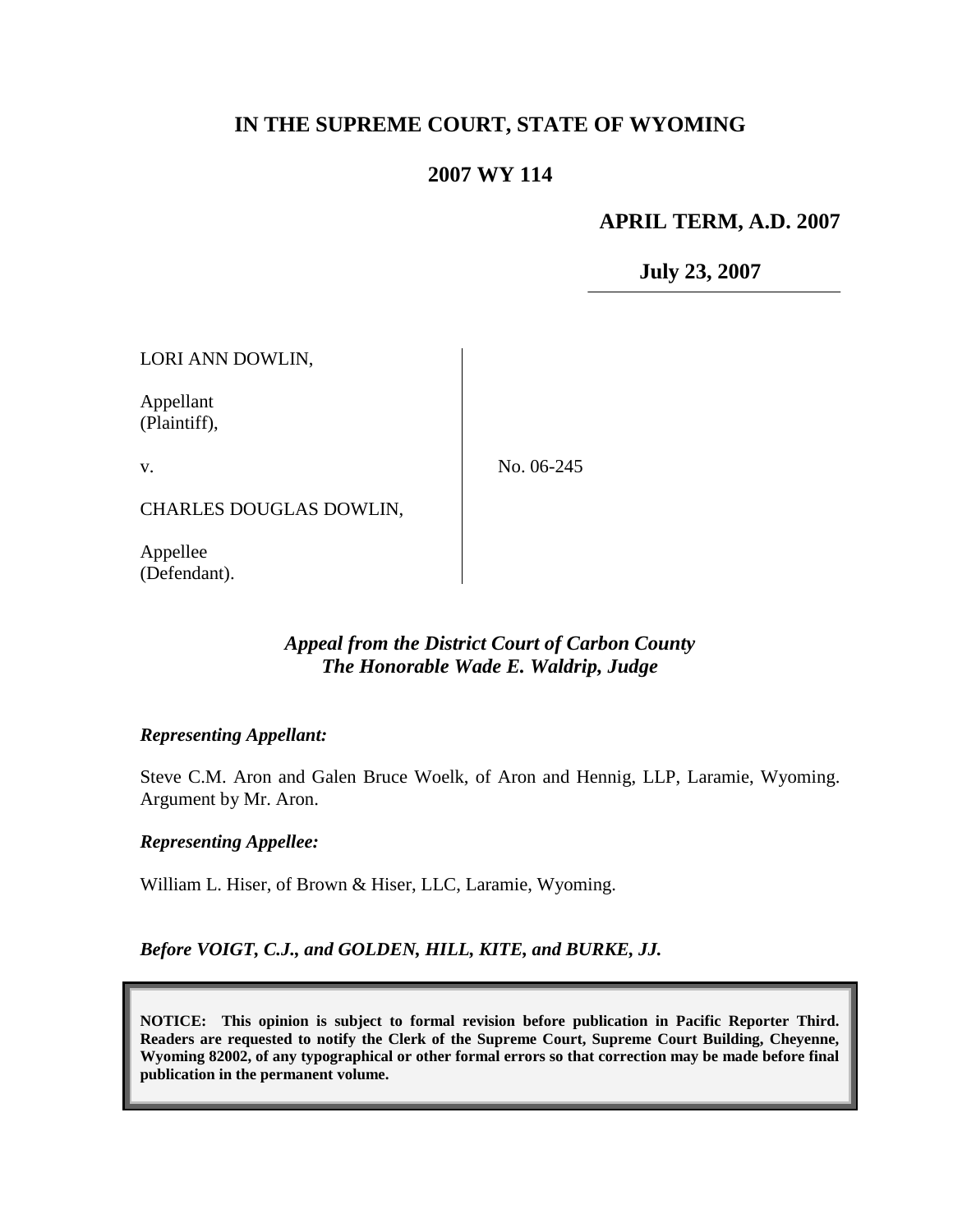#### **BURKE, Justice.**

 $\overline{a}$ 

[¶1] Appellant Lori Ann Walker, (formerly Lori Ann Dowlin) filed a civil suit against her former husband Charles Douglas Dowlin, requesting damages for "Fraud on the Court (Wyo. Stat. Ann. § 1-16-401(a)(iv))," allegedly committed during divorce proceedings. The district court granted Mr. Dowlin's motion to dismiss for failing to state a claim for relief pursuant to W.R.C.P.  $12(b)(6)$ .<sup>1</sup> Ms. Walker contends the dismissal was in error. We affirm.

#### *ISSUE*

[¶2] Did the district court err in concluding that Wyo. Stat. Ann. § 1-16-401 (LexisNexis 2007) and W.R.C.P. 60(b) do not create a tort duty that, if breached, gives rise to an independent cause of action for damages?

## *FACTS*

[¶3] Ms. Walker initiated this civil tort action while her divorce from Mr. Dowlin was pending. In her original complaint, she alleged several causes of action against Mr. Dowlin and several other parties. Ms. Walker's claims included Conversion, Fraud and Deceit, Negligent Misrepresentation, Interference with Contract and Prospective Advantage, and Fraudulent Practice in the Sale of Securities. The claims alleged misconduct not only on Mr. Dowlin's part, but also on the part of other individuals and companies involved in the sale of Hyland Enterprises, Inc., part of which Ms. Walker claimed as marital property.

[¶4] The divorce trial was held on May 12, 2005. On June 7, 2005, the divorce court issued its decision letter distributing the marital assets and debts of the parties. Thereafter, Ms. Walker amended her complaint in the district court to allege a new cause of action for both compensatory and exemplary damages. The new cause of action was entitled "Fraud on the Court (Wyo. Stat. Ann. § 1-16-401(a)(iv))" against Mr. Dowlin

<sup>&</sup>lt;sup>1</sup> For the sake of convenience, we refer to the "district court" as the court from which this appeal is taken. We refer to the district court entering the decree of divorce and dividing the parties' marital property as the "divorce court."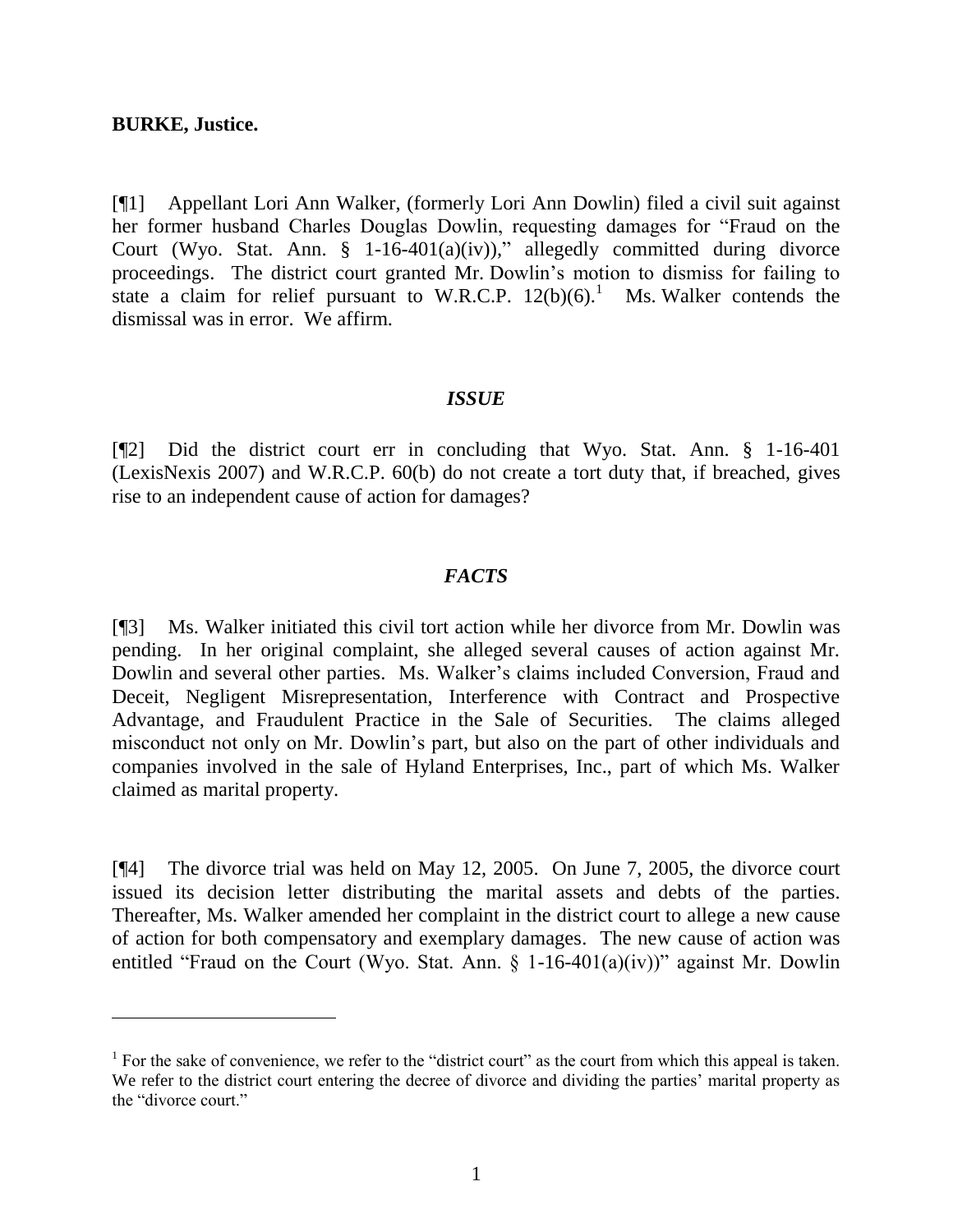and a codefendant, Mr. Howard. $<sup>2</sup>$  This new cause of action is the subject of this appeal.</sup> In her new cause of action, Ms. Walker alleged the following:

> 77. By this reference Plaintiff incorporates herein the allegations of paragraphs 1 through 67 of this Amended Complaint as though set forth in their entirety.

> 78. Plaintiff is informed and believes that Defendants [Messrs.] Dowlin and Howard were both responsible for the preparation and submission to the divorce court of Hyland's 1991 business valuation and [Mr. Dowlin]'s personal financial statements.

> 79. Defendants [Messrs. Dowlin] and Howard were obligated to testify truthfully under oath at trial and to verify the truth and accuracy of those documents and exhibits provided to the Court; and they were further obligated to include, and not intentionally omit, all material information the Court would rely upon at trial.

> 80. [Ms. Walker] is informed and believes that prior to and during the divorce trial, [Messrs. Dowlin] and Howard made misrepresentations of material fact by testimony and through exhibits, and omitted providing material information to the divorce court, which statements and information were knowingly false and intentionally omitted. These misrepresentations and omissions include, among others:

> > a. The false representation that the value of Hyland [Enterprises, Inc.] on December 31, 1991 was \$6,173,509.93.

 $<sup>2</sup>$  Ms. Walker's claims against Mr. Howard were dismissed, and he is not a party to this appeal.</sup>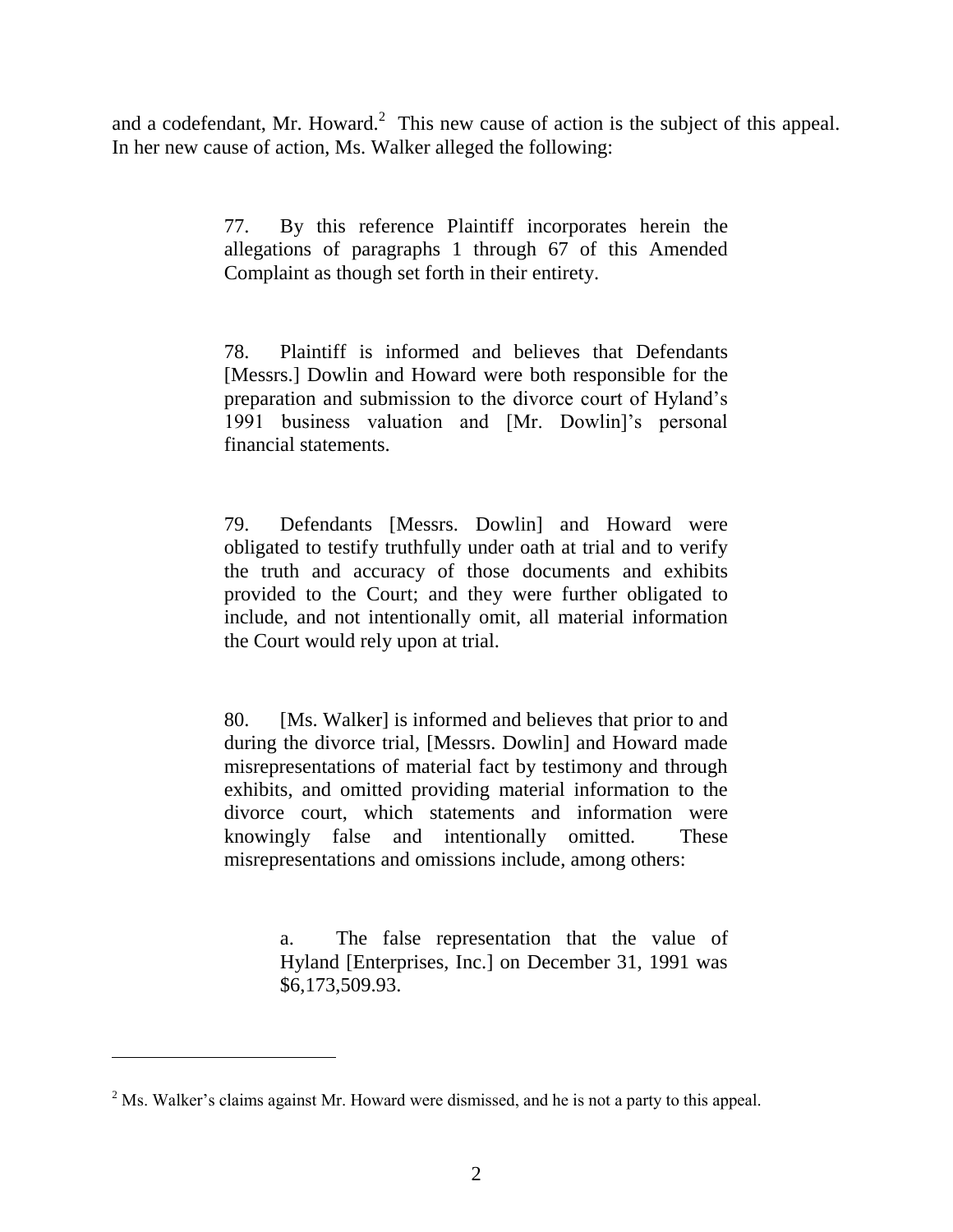b. The false representation that [Mr. Dowlin]'s net worth on April 30, 2005 was \$2,663,494.44.

c. The omission of material information which would have disproved those representations set forth in subparagraphs a and b above.

81. [Messrs. Dowlin] and Howard expected the Court to rely upon those false representations and omissions of material fact as true and correct representations made under oath, and on the basis thereof to determine the allocation of marital property awarded to [Ms. Walker].

82. As a direct and proximate result of the Court's reliance on the defendants [sic] fraud and intentional omissions, [Messrs. Dowlin] and Howard were successful in obtaining a judgment that substantially reduced [Ms. Walker]'s award of marital assets and interests.

Ms. Walker's prayer for relief apparently applies to all her claims, and is somewhat difficult to follow. It is nevertheless clear from her arguments in the district court and this Court that she sought a jury trial, and compensatory and exemplary damages, on all counts, including the claim of fraud on the court.

[¶5] In response to Ms. Walker's allegations, both Mr. Dowlin and Mr. Howard moved to dismiss the complaint pursuant to W.R.C.P. 12(b)(6), asserting that Ms. Walker had failed to state any claims for which relief could be granted. The district court dismissed all of Ms. Walker's causes of action except for the claim of fraud alleged against Mr. Dowlin. The district court certified its dismissal of the "Fraud on the Court (Wyo. Stat. Ann. § 1-16-401(a)(iv)) by Dowlin" claim as a final judgment under W.R.C.P. 54(b). Ms. Walker appealed.

## *STANDARD OF REVIEW*

[ $[$ [6] The district court granted the motion to dismiss pursuant to W.R.C.P. 12(b)(6),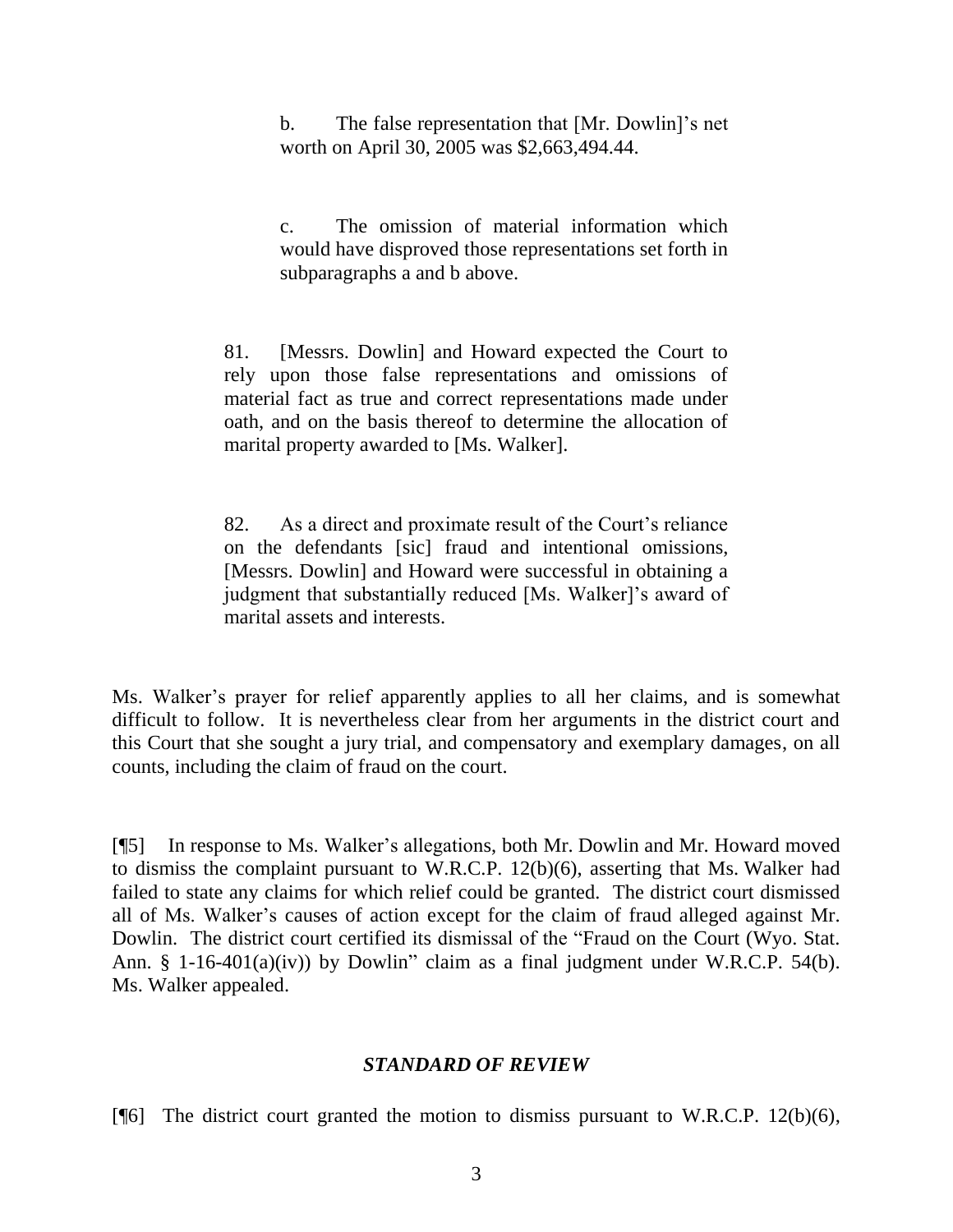finding that Ms. Walker had failed to state a claim upon which relief can be granted.

Our standard for review of  $[a \ 12(b)(6)]$  dismissal is well known: (1) we accept the facts stated in the complaint as true and view them in the light most favorable to the appellant; (2) we sustain the dismissal only if it is certain from the face of the complaint that the appellant cannot assert any facts that would entitle him to relief; (3) we employ the same standards and examine the same materials as did the district court; and (4) such review is *de novo*.

*Becker v. Mason*, 2006 WY 143, ¶ 5, 145 P.3d 1268, 1270 (Wyo. 2006).

## *DISCUSSION*

[¶7] Ms. Walker's challenge to the dismissal of her cause of action is rooted in her contention that W.R.C.P. 60(b) and Wyo. Stat. Ann. § 1-16-401 "establish a tort duty that was breached by [Mr.] Dowlin. [Mr.] Dowlin's breach of those duties permits [Ms.] Walker to assert a cause of action at law [for damages], to be determined by a jury of her peers. [*McCulloh*] *v. Drake* 24 P.3d 1162 (Wyo. 2001)." We disagree. *McCulloh* is distinguishable and does not support creation of the new cause of action asserted by Ms. Walker. W.R.C.P. 60(b) and Wyo. Stat. Ann. § 1-16-401 are remedial in nature. They provide a mechanism to obtain relief from a judgment obtained by fraud. They do not create a duty that gives rise to an independent tort cause of action for damages to be determined by a jury.

[¶8] Preliminarily, we begin with two comments relating to our standard of review and the cause of action at issue here. Although we are required to assume that all factual allegations contained in the complaint are true, we are not required to give that same deference to legal conclusions. Paragraph 17 of the amended complaint contains legal conclusions to which we do not defer. It states:

> 17. In preparing and presenting evidence as to the amount of [Mr. Dowlin]'s increase in net worth during the marriage, [Ms. Walker] and her attorneys had no alternative except to rely on the truth of evidence presented under oath by the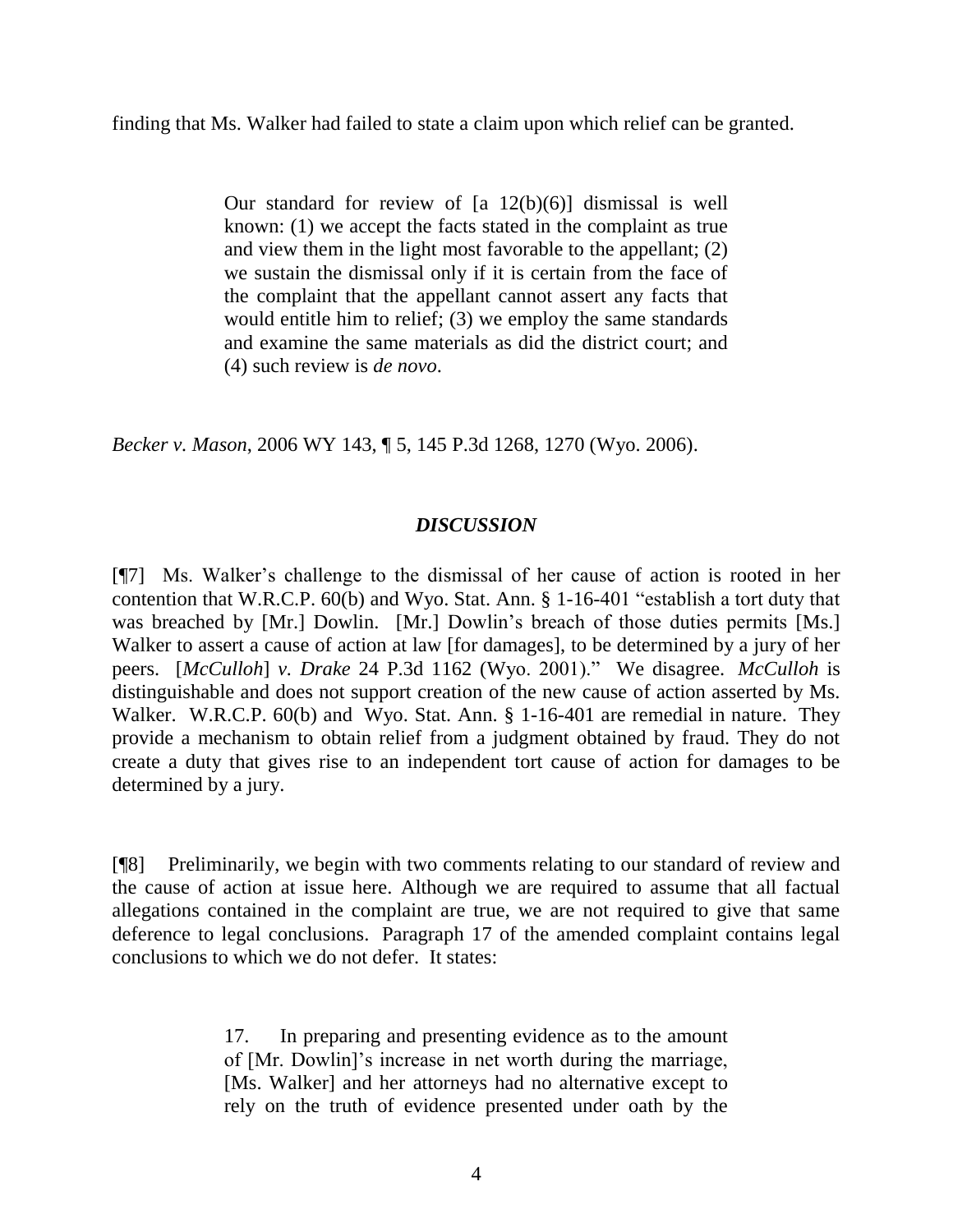defendants named herein; [Ms. Walker]'s reliance was necessary as a matter of evidence in the divorce proceedings even where [Ms. Walker] personally did not believe in the truth of the evidence presented.

[¶9] The complaint contains no factual underpinnings for the allegations contained in paragraph 17. Nowhere in the complaint does Ms. Walker allege that she was prevented from conducting discovery, or limited in any way in her ability to present evidence or cross-examine witnesses. We are not aware of any legal principle, and Ms. Walker has offered none, that would require Ms. Walker and her attorneys "to rely on the truth" of testimony and other evidence provided by the opposing party. Although not pivotal to our decision, we wish to make clear that in conducting our review we do not assume the legal conclusions set forth in paragraph 17 are true.

[¶10] Second, for the purposes of this opinion, we use the term "fraud" to refer to Ms. Walker's "Fraud" claim against Mr. Dowlin. That claim is not predicated upon violation of the duties allegedly created by Wyo. Stat. Ann. § 1-16-401 or W.R.C.P. 60(b), but appears to be analogous to common law fraud. The fraud claim was not dismissed by the district court and remains pending. Because her fraud claim is not before us, we make no comment as to whether it is viable under Wyoming law. We use the term "fraud on the court" to refer to Ms. Walker's claim that a tort duty originates from W.R.C.P. 60(b) and Wyo. Stat. Ann. § 1-16-401. We note that some courts in other contexts may mean something different in their use of the term. *E.g.*, *Billington v. Billington*, 595 A.2d 1377, 1383 (Conn. 1991) ("The concept of fraud on the court in the marital litigation context is properly confined to situations where both parties join to conceal material information from the court.").

[¶11] We begin our examination by addressing *McCulloh v. Drake*, 2001 WY 56, 24 P.3d 1162 (Wyo. 2001), which is the primary Wyoming case Ms. Walker cites for support. *McCulloh* does not support her claim. In *McCulloh*, the plaintiff presented a tort claim for intentional infliction of emotional distress against her husband in the divorce action. ¶ 20, 24 P.3d at 1168-69. We simply held that the tort claim should be heard separately from the divorce. *Id.*, ¶ 23, 24 P.3d at 1169. *McCulloh* does not suggest that we should recognize the new tort cause of action urged by Ms. Walker.

[¶12] As mentioned previously, Ms. Walker's "fraud on the court" claim is predicated upon alleged duties created solely by W.R.C.P. 60(b) and Wyo. Stat. Ann. § 1-16-401. We must review the rule and statute to see if they support her position. W.R.C.P. 60(b)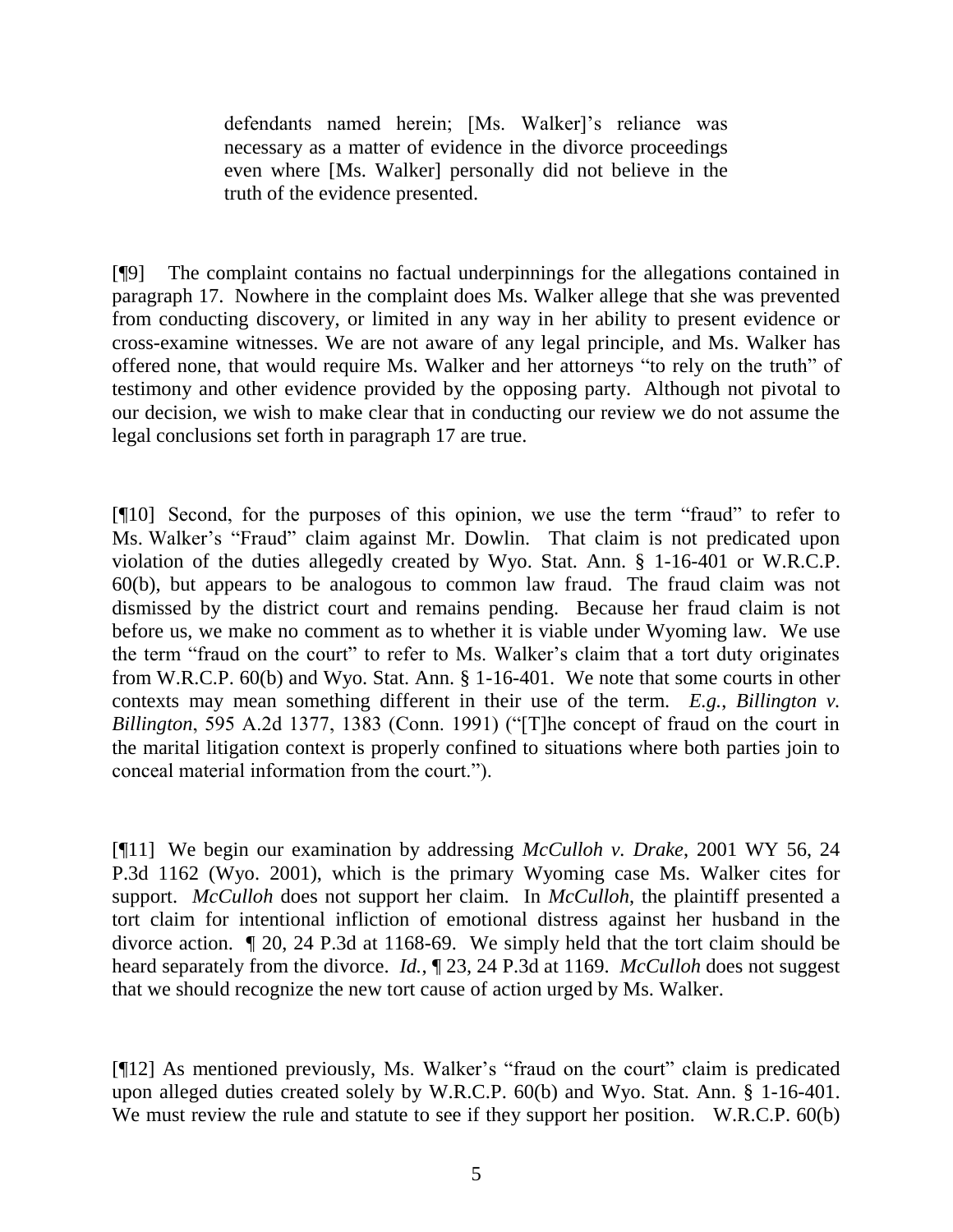provides relief from judgments under certain circumstances:

On motion, and upon such terms as are just, the court may relieve a party or a party's legal representative from a final judgment, order, or proceeding for the following reasons: ... (3) fraud (whether heretofore denominated intrinsic or extrinsic), misrepresentation, or other misconduct of an adverse party . . . . This rule does not limit the power of a court to entertain an independent action to relieve a party from a judgment, order, or proceeding as provided by statute.... [T]he procedure for obtaining any relief from a judgment shall be by motion as prescribed in these rules or by an independent action.

This rule allows a party to obtain relief from a judgment by motion, but it also recognizes that a party may seek relief from a judgment by "independent action to relieve a party from a judgment . . . as provided by statute." *Id.* Ms. Walker has chosen to proceed by independent action. As the statutory basis for her independent action, Ms. Walker relies solely upon Wyo. Stat. Ann. § 1-16-401(a), which states as follows:

> A district court may vacate or modify its own judgment or order after the term at which it was made: . . . (iv) [f]or fraud practiced by the successful party in obtaining a judgment or order[.]

[¶13] The statute plainly provides that the available remedy is vacation or modification of a judgment or order. Ms. Walker does not ask to vacate or modify the divorce court's judgment. Instead, she seeks monetary damages, a remedy not available under either the statute or the rule. Further, nothing in the language of the statute or the rule creates any tort duty that Mr. Dowlin owes to the court or to Ms. Walker. *Compare Hulse v. First Am. Title Co.*, 2001 WY 95, ¶¶ 57, 58, 33 P.3d 122, 139-40 (Wyo. 2001) (statute explicitly creating "duties and obligations" for real estate agents adapted to impose tortbased duties on such agents). Having reviewed the statute upon which Ms. Walker relies, it becomes easy to endorse the district court's conclusion:

> By the clear and unambiguous language of the statute, [Ms. Walker]'s claim must be dismissed. . . . [T]he statute does not address imposing liability on another for any damages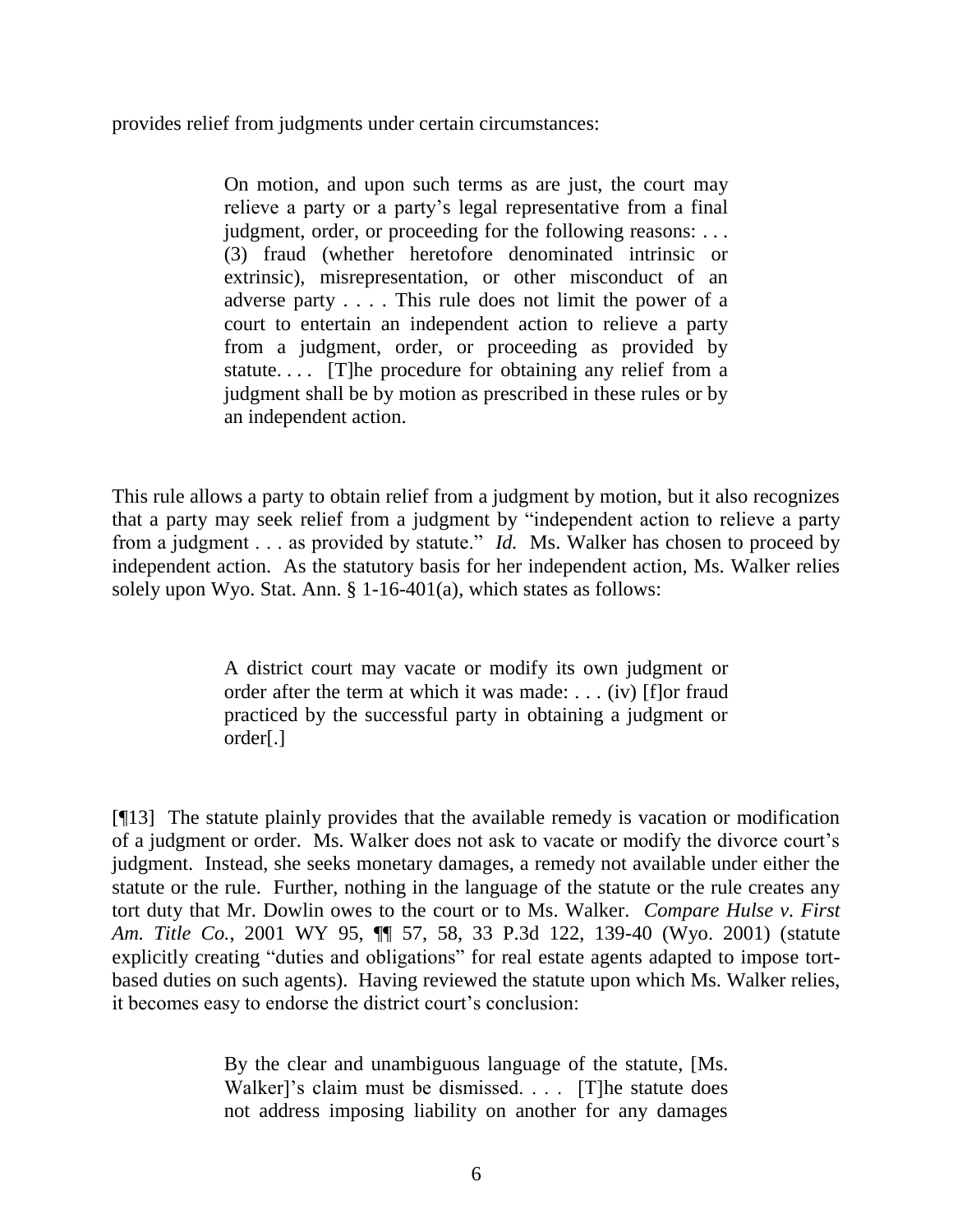that [Ms. Walker] believes she suffered by way of what the divorce court awarded her and what she believes it would have awarded her had certain acts not occurred.

[¶14] We now turn our attention to cases from other jurisdictions that Ms. Walker claims support her fraud on the court claim. There is a wealth of authority from other jurisdictions contradicting Ms. Walker's claim that there should be a new cause of action where a defendant's misrepresentations to a court result in a less favorable judgment for the plaintiff. *See, e.g.*, *Patel v. OMH Med. Ctr.*, 987 P.2d 1185, 1202 (Okla. 1999); *Suffield Dev. Assocs., Ltd. v. Nat'l Loan Investors, L.P.*, 802 A.2d 44, 51 (Conn. 2002); *Luttrell v. United States*, 644 F.2d 1274, 1276 (9<sup>th</sup> Cir. 1980). Additionally, all of the cases Ms. Walker cites demonstrate that the appropriate remedy for alleged fraudulent conduct is to set aside the judgment, whether in the same or a different proceeding.

[¶15] *MacArthur v. Miltich*, 313 N.W.2d 297 (Mich. Ct. App. 1981), is a typical example. In *MacArthur*, the relevant rule explicitly allowed an independent action to set aside a judgment after the time to file a motion had run. 313 N.W.2d at 390-91. The *MacArthur* court held that once the time to file a motion had expired, the plaintiff was required to proceed in an independent action to set aside the judgment. *Id.*; *see also Harper v. Harper*, 835 P.2d 1346, 1347 (Idaho Ct. App. 1992) (allowed suit to set aside divorce decree because plaintiff relied on defendant's statements to her when she decided not to contest the divorce); *Bayles v. Bayles*, 981 P.2d 403, 407 (Utah Ct. App. 1999) (husband who alleged wife's representations induced divorce settlement was required to begin independent action to set aside judgment). The common thread through these cases is that the remedy provided was setting aside the judgment, not an award of damages.

[¶16] In *St. Pierre v. Edmonds*, 645 P.2d 615, 617 (Utah 1982), the wife initiated an action asserting that her former husband had threatened her with bodily harm and engaged in harassment, intimidation, and physical abuse to compel her to sign a property division stipulation that substantially reduced her share of the marital property. She sought damages for the difference between the actual settlement and what she would have received at trial. *Id.* She also asked in the alternative for the divorce decree to be set aside. *Id.* The Utah Supreme Court allowed her claim. After extensively analyzing the law on the topic of *setting judgments aside*, the court held that she was entitled to that relief. *Id.* at 618-19. Ms. Walker is mistaken when she relies on language that states that "the less drastic [than setting aside a judgment] remedy sought in this case does not preclude the action." *Id.* at 620. The less drastic remedy the *St. Pierre* court contemplated was, in effect, a modification of the judgment rather than allowing a new proceeding that would award tort damages.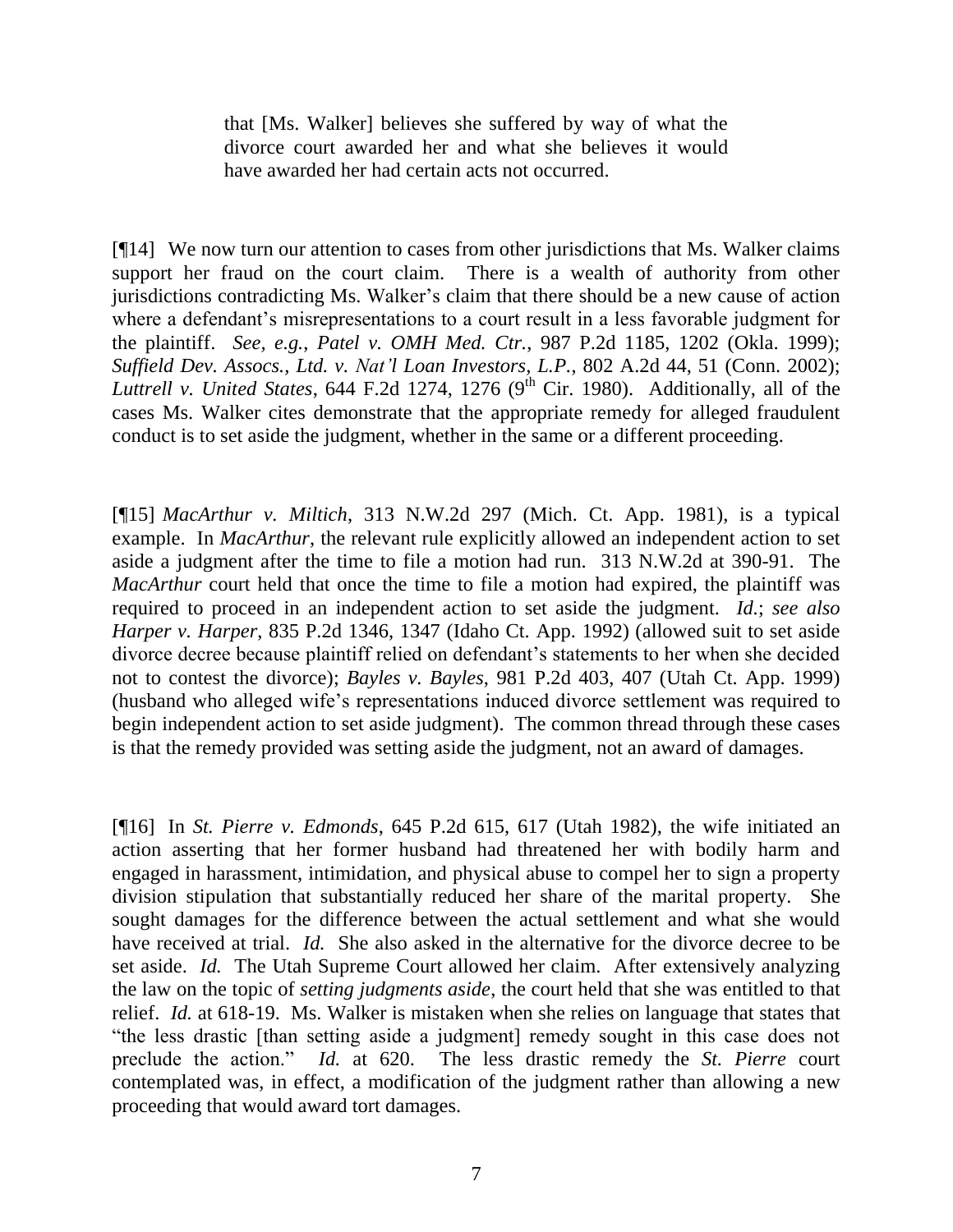[¶17] In *Cresswell v. Sullivan & Cromwell*, 668 F. Supp. 166, 168 (S.D.N.Y. 1987), the plaintiffs in an independent fraud suit alleged that the defendant failed to produce all documents requested during a prior suit's discovery process. This failure to disclose allegedly induced the plaintiffs to settle for less of an award than they otherwise could have negotiated. *Id.* The district court ruled that the plaintiffs could proceed on their fraud action. *Id.* at 172-73. Ms. Walker argues that we should follow the *Cresswell* court's lead and allow her claim for damages.

[¶18] Ms. Walker apparently overlooked *Cresswell*'s subsequent history. On appeal, the Court of Appeals for the Second Circuit held that the plaintiffs' action was not one at law, regardless of how it was pleaded, but was instead equitable in nature. *Cresswell v. Sullivan & Cromwell*, 922 F.2d 60, 71 (2d Cir. 1990). It held that the district court "had ancillary equitable jurisdiction to *entertain an attack on the [original] judgment*." *Id.* at 70 (emphasis added). On remand, the district court held that the plaintiffs had not presented a claim for "fraud on the court" as the federal courts recognize it, and that their attack on the prior judgment failed. *Cresswell v. Sullivan & Cromwell*, 771 F. Supp. 580, 587 (S.D.N.Y. 1991). Based on its ultimate disposition, *Cresswell* supports our conclusion that Ms. Walker's only appropriate remedy is relief from the original divorce court judgment.

[¶19] In this case, we are particularly troubled by Ms. Walker's position that she is entitled to bring a tort claim to recover compensatory damages based on a property division in a divorce. Her alleged compensatory damages are the difference between what she received in the divorce proceeding and the amount she believes she would have received absent the alleged fraud. In other words, she wishes to have a jury in her tort proceeding decide the fundamentally equitable issue of dividing property in a divorce. This would improperly remove the question of equitable property division from the judge's hands—where it properly belongs.

[¶20] As we have said before, "[a] civil action in tort is fundamentally different from a divorce proceeding. The issues involved in each are entirely distinct." *McCulloh*, ¶ 28, 24 P.3d at 1170 (citation omitted). The paramount concern of a divorce court is to make a "disposition of the property of the parties as appears just and equitable." Wyo. Stat. Ann. § 20-2-114 (LexisNexis 2007). No right to a jury exists in divorce proceedings. *See generally* Wyo. Stat. Ann. §§ 20-2-101 through -116 (LexisNexis 2007). In contrast, the plaintiff has a right to a jury trial on tort claims. *McCulloh*, ¶ 29, 24 P.3d at 1170. To allow claims such as the one Ms. Walker asserts would allow a jury to become a de facto appellate court reviewing the divorce court's decision. We are aware of no legal principle that would allow or justify such an approach. From a policy perspective, it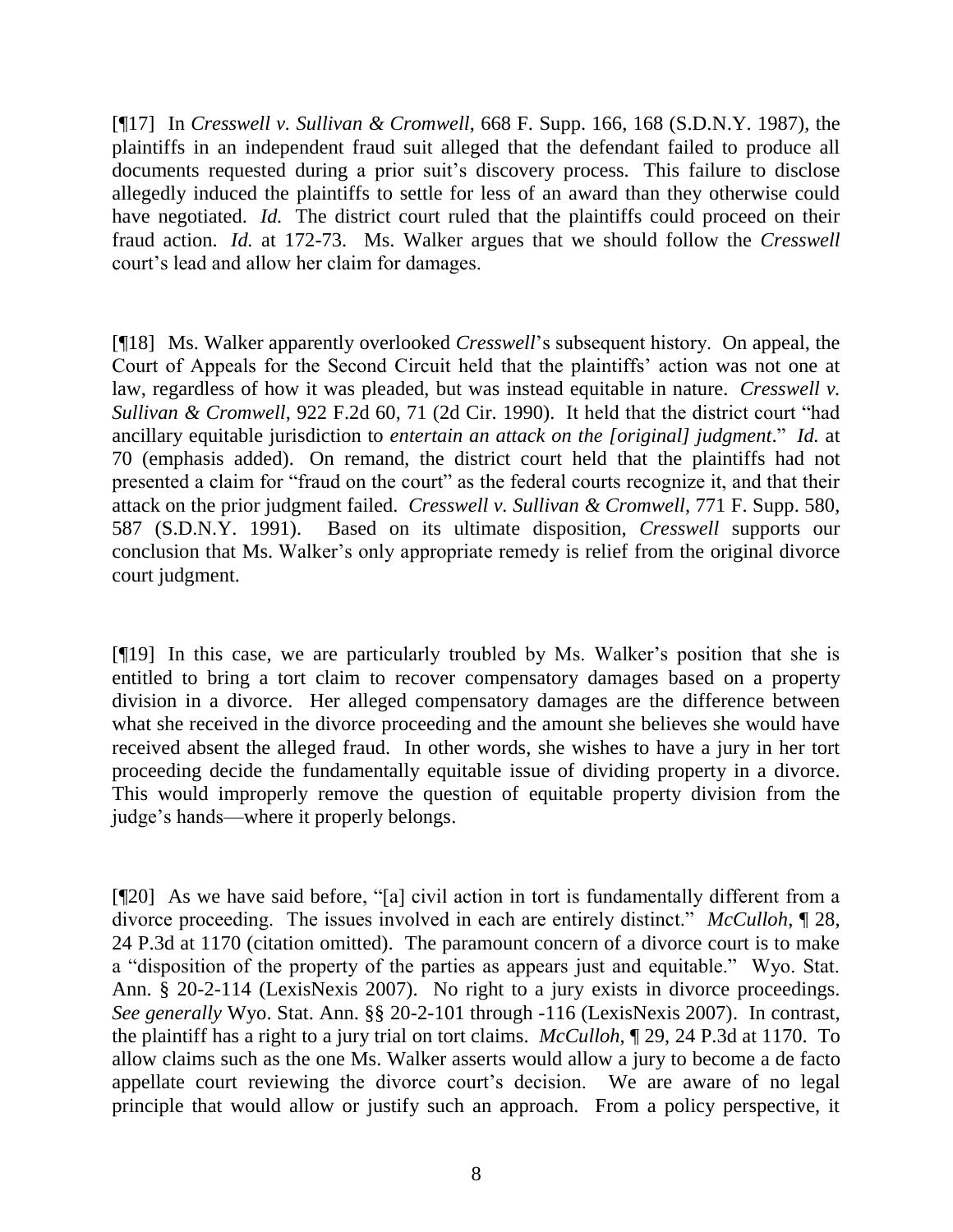seems patently obvious that the best judge of the claim's measure of damage is the judge who granted the divorce. The plain language of both W.R.C.P. 60(b) and Wyo. Stat. Ann. § 1-16-401 implements that policy.

[¶21] Our decision is also supported by our policy of finality of judgments. We have previously recognized

> the interest held by society in having differences conclusively resolved in a single action thereby avoiding the vexation and expense which are associated with piecemeal litigation. The necessity for sustaining this social interest is the justification for the doctrines of res judicata and collateral estoppel. . . . These doctrines . . . promote the reliance by citizens of the state upon courts to settle their disputes and they conserve judicial resources.

*Delgue v. Curutchet*, 677 P.2d 208, 213-14 (Wyo. 1984). Indeed, this policy is so compelling that we have described it as "a universal precept of common-law jurisprudence." *Id.* at 213. Just as important is the concept that a party must raise every issue in the original proceeding. As the Second Circuit recognized in *Cresswell*, equity requires that a party who had an adequate remedy at law or in the original proceeding, or would have with proper diligence, be denied relief. 922 F.2d at 71. Like the federal courts, we prefer not to encourage litigants to withhold relevant evidence while waiting for the next proceeding:

> [T]rials are time-consuming and costly proceedings and while a litigant is entitled to a fair trial, certain it is that he has responsibilities to assist the trial court in bringing about such a result. It will not do to permit a litigant to remain mute and speculate on the outcome of a jury trial on the record made with knowledge of irregularities or improprieties therein that might readily and easily have been corrected during the trial and then, when misfortune comes his way, to attempt to set the invited result aside by way of a new trial because of such matters. It is not fitting for the trial court or this court knowingly to reward or condone such conduct. As so aptly stated by Judge Rossman in *Fischer v. Howard*, 201 Or. 426,